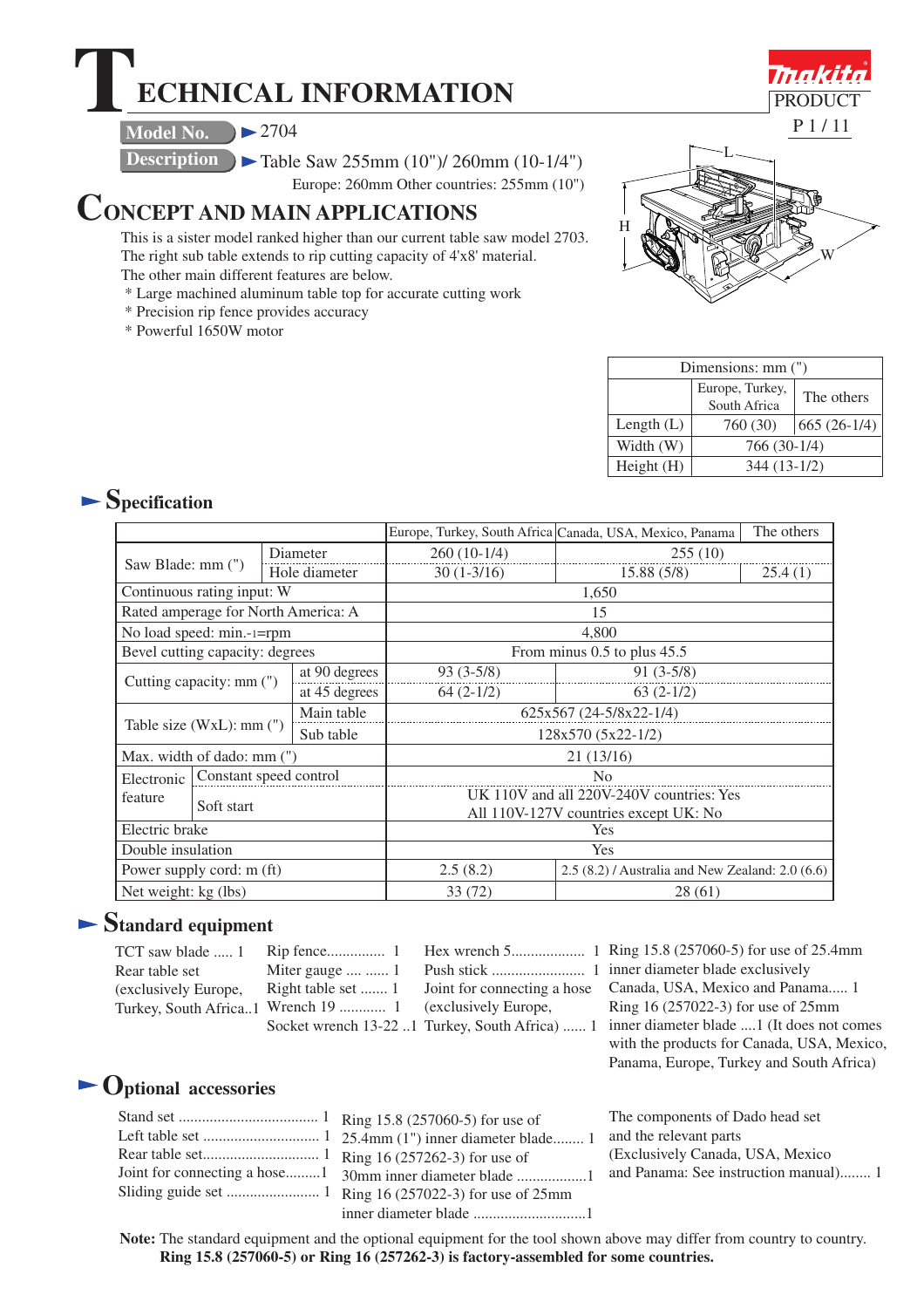# **Repair**

### **CAUTION: Be sure to unplug the tool before maintenance or repair. See the instruction manual on how to handle the tool.**

#### **[1] Repairing tool**

| 45 Degrees set square F/LS-models (Makita part No. 1R207)  For setting Saw blade angle at 45° to Table |          |
|--------------------------------------------------------------------------------------------------------|----------|
| 90 Degrees set square F/LS-models (Makita part No. 1R208)  For setting Saw blade angle at 90° to Table |          |
|                                                                                                        |          |
|                                                                                                        | complete |
|                                                                                                        |          |

#### **[2] Lubrication**

- 1) Be sure to apply Makita grease N. No.1 (total 13g) to the gear portions.
- 2) Apply a little amount of grease to the contact surfaces designated by  $\sqrt{\text{marks in Fig.1}}$ . (Makita grease N. No.1 is applied to the contact surfaces in our factory. Except for the gear portion, any greases is applicable.)



### **[3] Disassembling Motor portion**

Remove Slide cover and Riving knife.

Spread cushions on the ground, put Table saw upside down on the cushions.

Pay careful attention not to damage the table surface.

Remove Base under cover installed only for European specifications.

After separating four M6x60 Pan head screws from Motor housing complete, pull out the Motor housing portion. **Note: Do not lose Flat washer 18 because it often drops off while pulling out the Motor housing**

#### **portion.**

Consequently, Armature can be pulled out by hand.

### **[4] Assembling Motor portion**

After installing drive-end of Armature ass'y to Gear housing complete, cover them with Buffle plate.

Glue Flat washer 18 and Urethane washer 18 to Ball bearing 6000DDW (the component of Armature ass'y) using grease. It prevents drop of the flat washer and Urethane washer from Armature ass'y during assembling work. See **Fig. 2** .

Insert Motor housing portion over them carefully to the direction of Motor housing complete and Gear housing complete. Refer to **Fig. 3** of next page.

**Fig. 2**

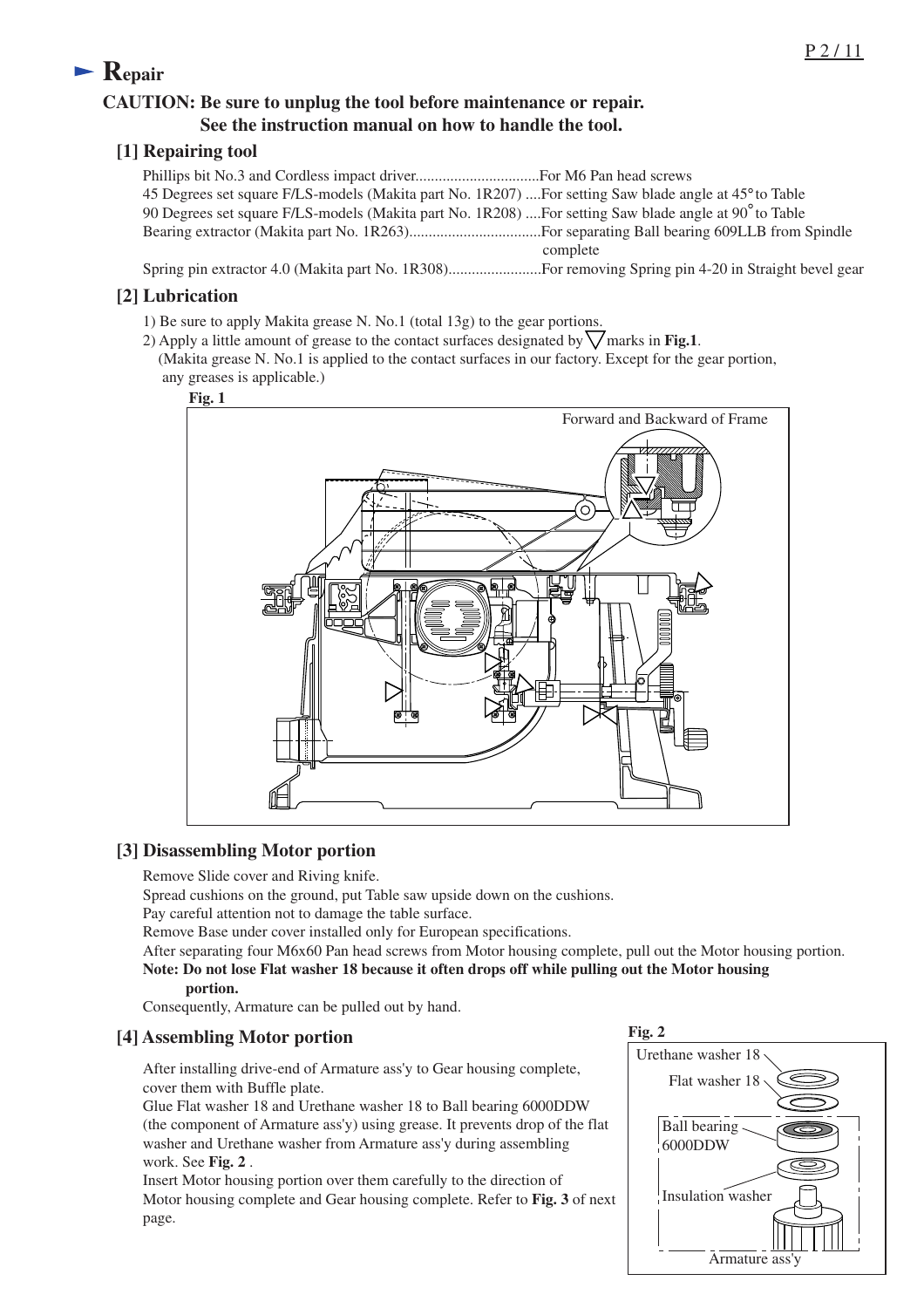

#### **[5] Disassembling Spindle complete (Gear portion)**

#### **Note: Spindle complete (Fig.4) is replaceable without disassembly of Motor housing complete. Ball bearing 6203DDW and Helical gear 42 are press-fit to Spindle at proper torque in our factory. Therefore, if something is wrong with the Spindle complete, replace it entirely with a new one.**

Remove (1) four Guide bar retainers (2) two Guide bar (3) Screw bar retainer in this order. Refer to **Fig.3**. Separate Gear housing complete with Motor housing complete from Frame as described in **Fig.5**.



Remove four M5x20 Pan head screw for securing Bearing box to Gear housing complete, then pull out Gear portion.

Insert two edges of 1R263 into the clearance between Helical gear 42 and Ball bearing 609LLB, lever the ball bearing 609LLB from Spindle complete end using the 1R263 as illustrated in **Fig.6**. Separate Bearing box from Spindle complete. Finally, replace Spindle complete by new one.

#### **Caution when assembling Spindle complete (Gear portion)**

Align a notch of Bearing box with one edge of Gear housing complete as mentioned in **Fig.7**. Fix bearing box to Gear housing complete using four M5x20 Pan head screws.

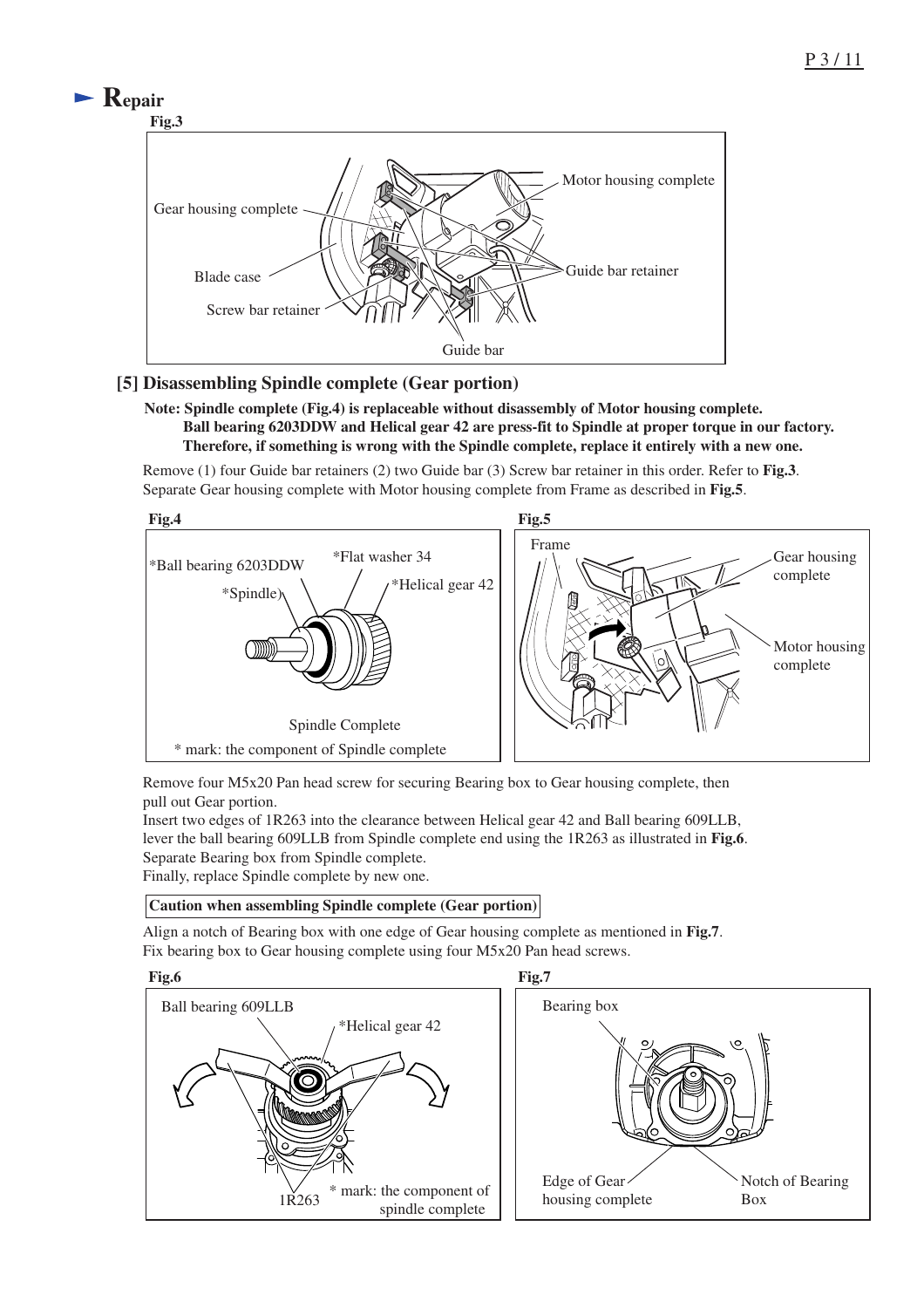#### P 4 / 11

# **Repair**

#### **[6] Disassembling Base Portion**

#### **Note: Base portion is replaceable without disassembly of Handle portion, Blade case portion and Motor portion.**

Remove Switch box and Strain Relief which holds Power supply cord to Base complete.

Remove Plate from Base complete by unscrewing two M6x16 Pan head screws. They are accessible from Handle side. Remove two 4x18 Tapping screws at the center of Slide cover.

Remove four M6x25 Pan head screws for securing Base complete and Table complete.

Lift up Base complete very carefully because a part of Base complete shown in **Fig.8** is apt to catch on the others.





### **[7] Disassembling Bevel Cut Adjustment Portion and Depth Adjustment Portion**

#### Refer to **Fig.8**.

Remove Handle 100 for Bevel cut adjustment and Knob 32 for depth adjustment.

Remove Spring pin 4-20 in Straight bevel gear using 1R308 as described in **Fig.9**, and then pull out Handle Shaft.

#### **Note: If Handle shaft can not be pulled out due to burrs around spring pin hole, grind the spring pin hole to remove the burrs using a file.**

Separate Stay from Handle shaft so that Plane bearing 12 can be removed. The stay is used to retain the Plane bearing 12.

**Caution when assembling Bevel Cut Adjustment Portion and Depth Adjustment Portion** 

Install Plate and Base front cover in place before assembling the above portions.

When fixing Rack plate to Plate:

- 1) Insert Handle 100 for bevel cut adjustment.
- 2) Secure the Rack plate in the proper position on the Plate using two M5x12 Pan head screws so that the given play between two gears can be held at 90° vertical cut setting and 45 bevel cut setting . See **Fig.10**.
- When fixing Plate to the reverse of Table;
- 1) Secure Lever 120 at 90° vertical cut angle.
- 2) Fasten one M6x16 Pan head screw  $\bigcup$  as shown in **Fig.11**.
- 3) After unlocking the Lever 120, lock up Lever 120 again at 45° bevel cut angle.
- 4) Fasten another M6x16 Pan head screw  $(2)$ .

#### **Fig.10**







**Fig.11**

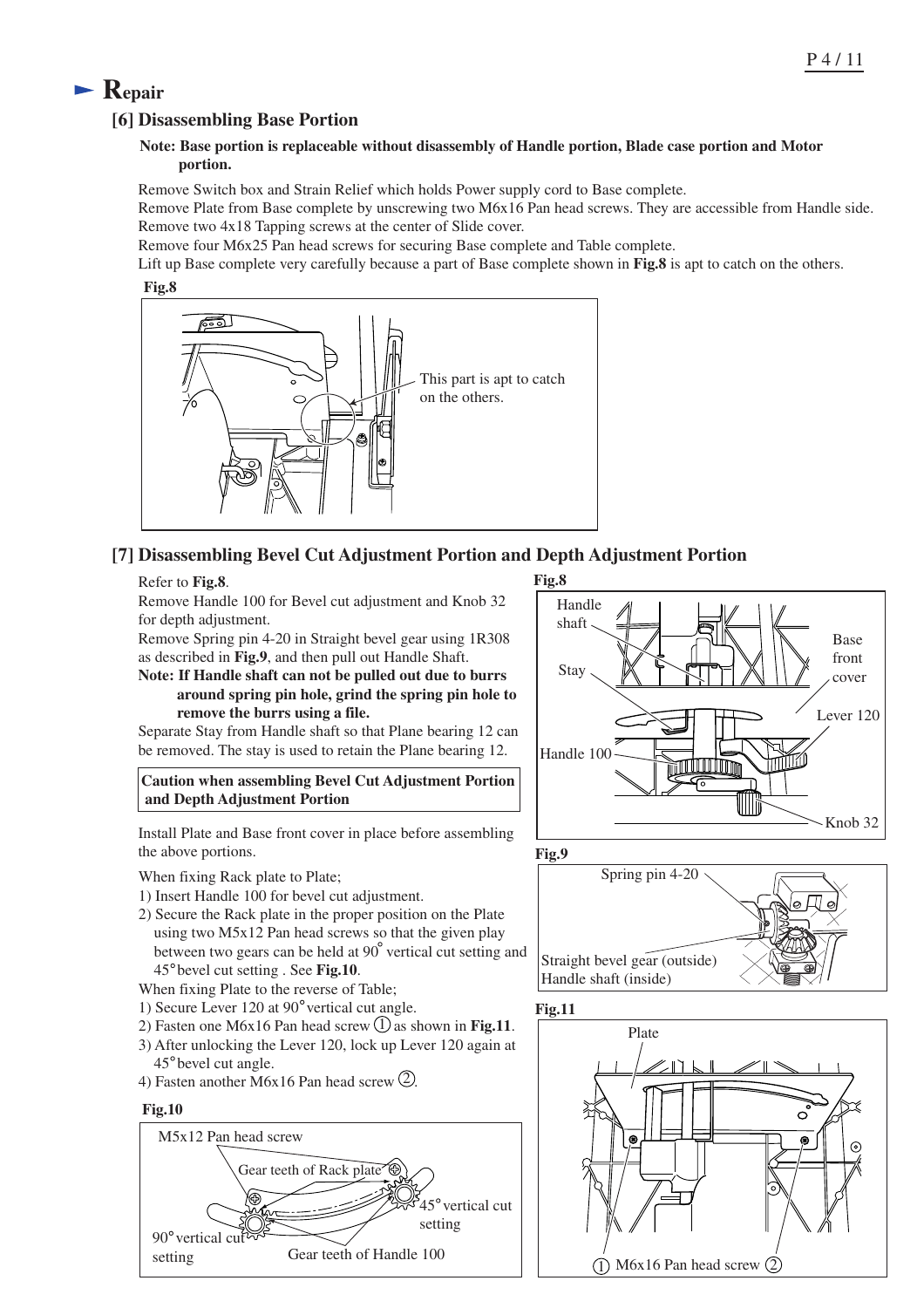# **Repair**

### **[8] Disassembling Frame**

Remove Gear housing portion. Refer to the clause [4] of page 2.

Remove Handle 100 for Bevel cut adjustment and Knob 32 for depth adjustment. Refer to the clause [7] of page 4. An example appears in **Fig.12.**

Remove four M6x20 Pan head screws from Frame retainer to separate Frame from Table.

**Note: Do not loosen two M6x20 Hex bolts for adjust block at this time. If happening to loose them, parallel adjustment between Saw blade and Frame must be required.**



#### **[8] Disassembling Sub Table**

Remove Rail stopper at the reverse side of the right end on Front outer rail complete. Sub table with Front inner rail and Rear inner rail can be pulled out toward the right direction.

Sub table has a notch for holding by hand. When separating Front inner rail and Rear inner rail from Front outer rail complete and Rear outer rail complete, reassemble them so that the notch of Sub table faces outside.

#### **[9] Clamping Adjustment to Sub Table**

Push Sub table into the nearest position of Table complete to retract Front and Rear inner rails to their outer rails. Refer to **Fig.13.** Adjust the clamping force to Sub table by screwing/unscrewing each M5x20 Hex. socket head bolts each (two pieces in total) using T-type hex. wrench 4-77 so that the Sub table can not move easily while clamping it with two Grips. The one of M5x20 Hex. socket head bolts is accessible from the hole in Front inner rail, the other is accessible from the hole in Rear inner rail.

Adjust the fastening force of M10 hex. socket head bolt and M10-17 Hex. lock nut so that the hinges of two Handle plates can be operated without backlash.



### **[10] Adjustment of Riving Knife**

**Only for American specifications:** Adjust the fastening force of M6x16 Hex. bolt in order to remove the Riving knife smoothly by hand without backlash.

**For all specifications**: Adjust the Knife holder position to align the direction of Riving knife with Saw blade.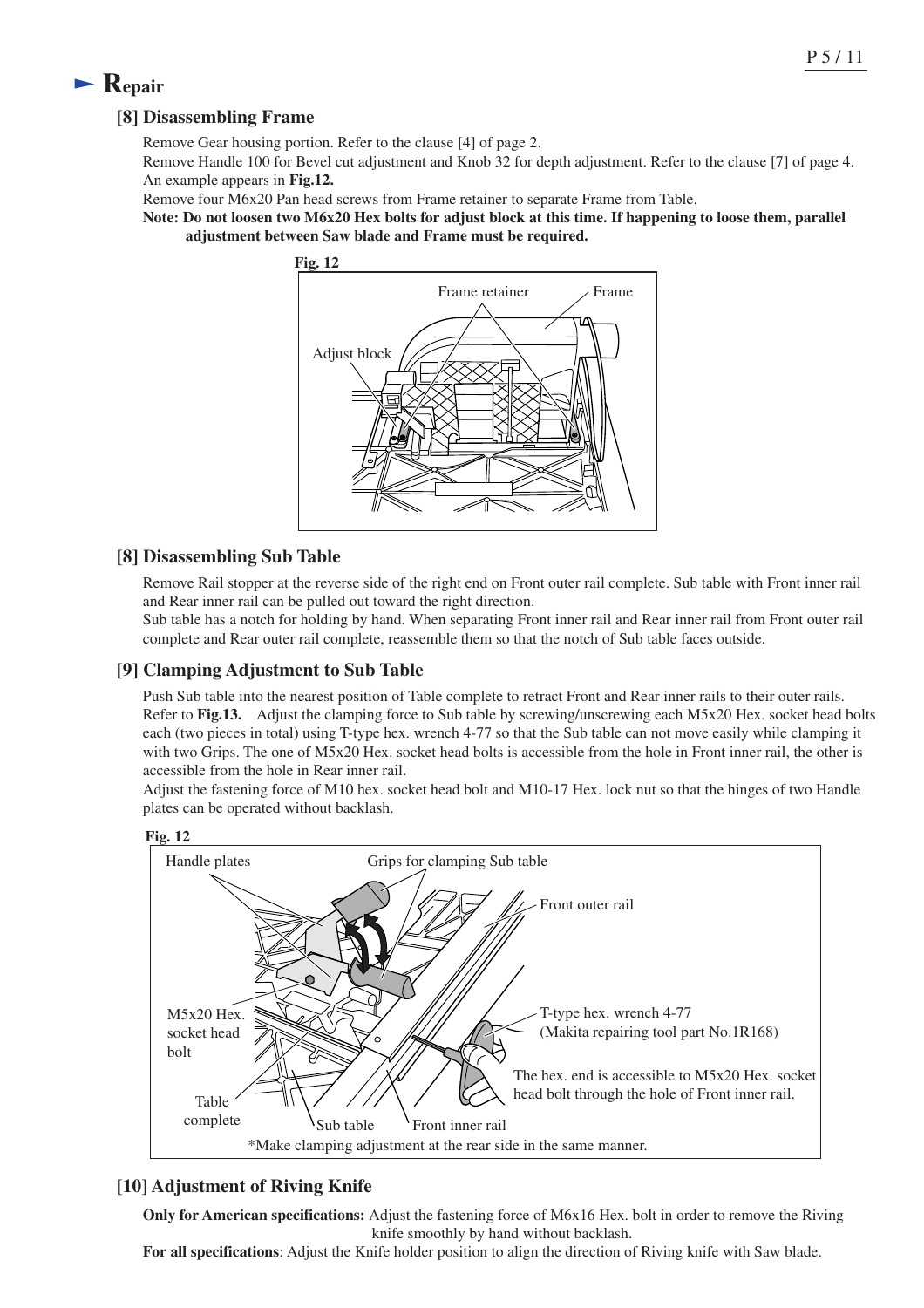# **Repair [11] Adjustment of Ruler Ass'y**

Parallel Adjusting Ruler Ass'y to Table

Loosen two M6x20 Hex. socket head screws out of three pieces on Ruler ass'y, pretighten the remaining screw located in the front side. See **Fig.13**.

Push the part designated by  $\uparrow$  to stabilize the Ruler ass'y, and then fasten the two screws while aligning the Ruler ass'y with a groove on Table.



Adjusting Clamp Action of Ruler ass'y

Secure Sub table so as not to move by two Grips.

As illustrated in **Fig.14**, free a lever of the Ruler ass'y. And then fasten M5x655 Pan head screw to the limit using Phillips screwdriver.

Next, loosen the M5x15 Pan head screw until the Ruler ass'y can slide smoothly on two rails without backlash. Finally, fasten M5x25 Pan head screw so that the opposite end of the Ruler ass'y can not moved while clamping the main table by the Ruler ass'y.



### **[12] Parallel Adjusting Saw Blade**

Align one of the grooves on Table with Ruler ass'y.

Slide the Ruler ass'y along with Saw blade.

Loosen the securing force of Adjust block in front of Frame, and then move Saw blade to either right or left side to align it with the Ruler ass'y.

Adjust block is accessible from the clearance around levers in Base front cover by inserting a wrench 10 without upside down of the machine. Frame can be moved while tapping the area designated by  $\uparrow$  with Flat screwdriver as illustrated in **Fig.15**.



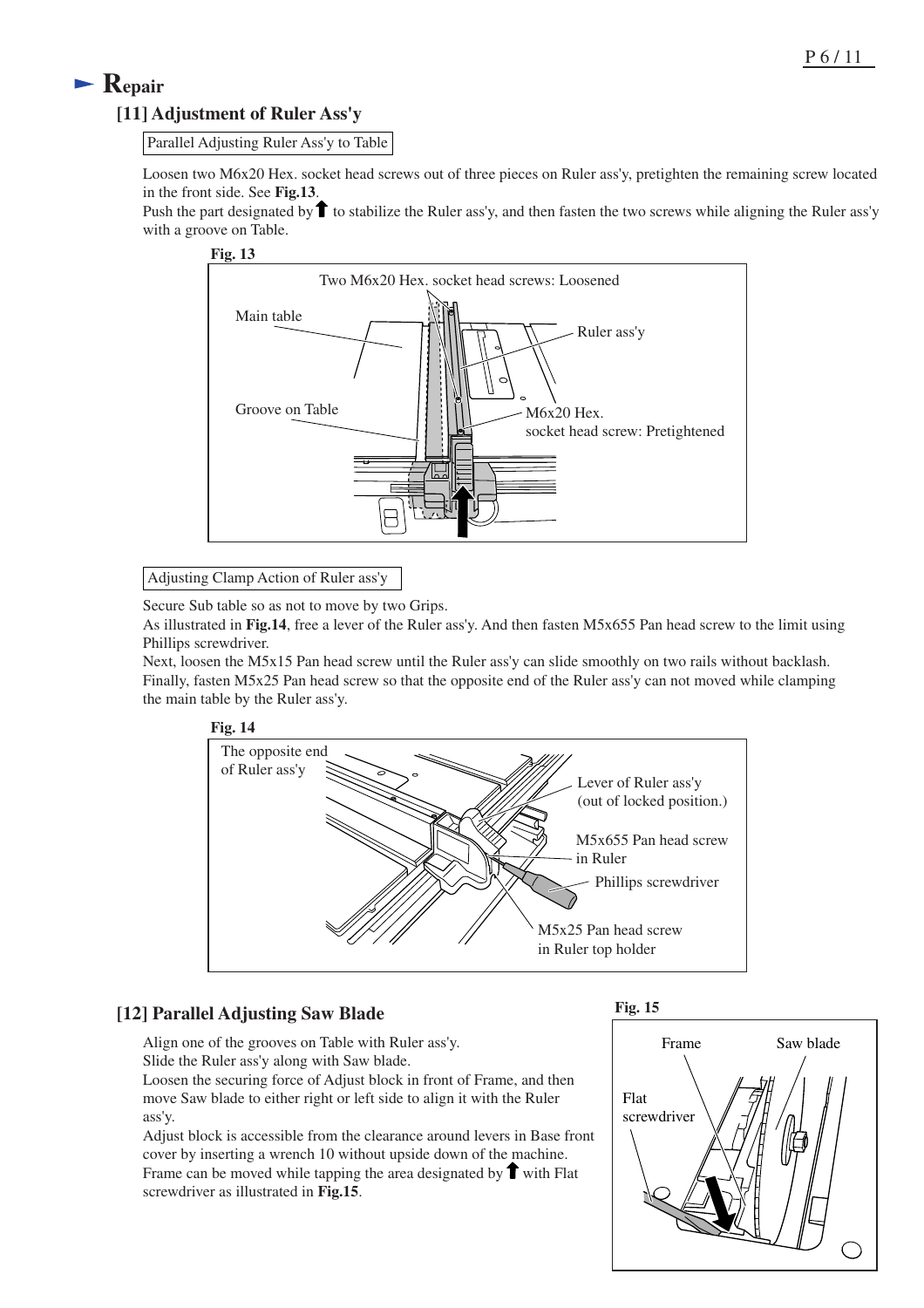# **Repair**

Set the saw blade angle at 90<sup>°</sup> to Table using Makita repairing tool 90 degrees set square (Part No. 1R208) and M5x18 Pan head head screw as illustrated in **Fig.16**. When setting the saw blade angle at  $45^{\circ}$  to table, use Makita repairing tool 45 degrees set square (Part No. 1R207) and another M5x18 Pan head screw as illustrated in **Fig.17**.



# **Circuit diagram**

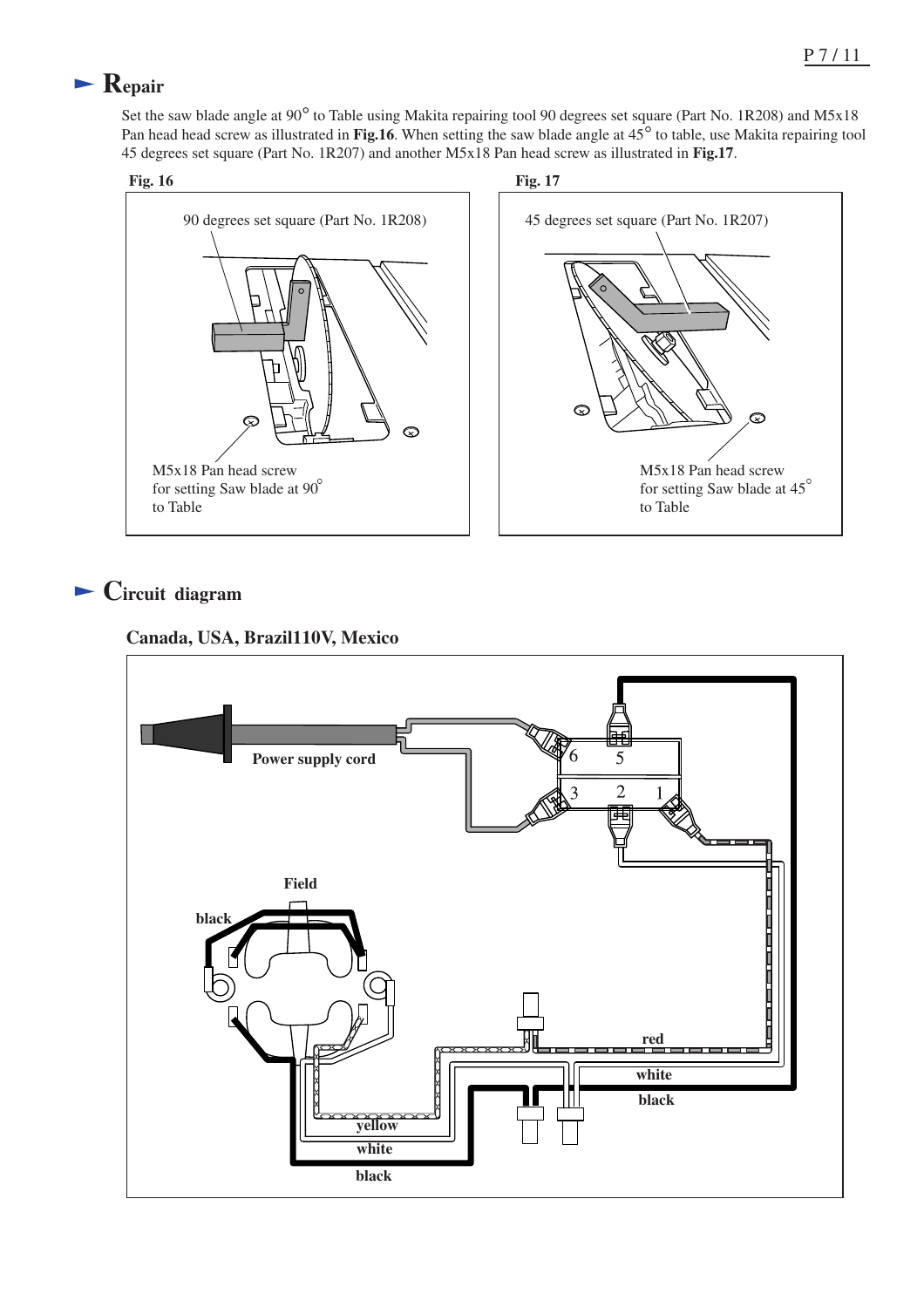# **Circuit diagram Europe(220V-240V), Turkey, South Africa**



**UK(110V)**

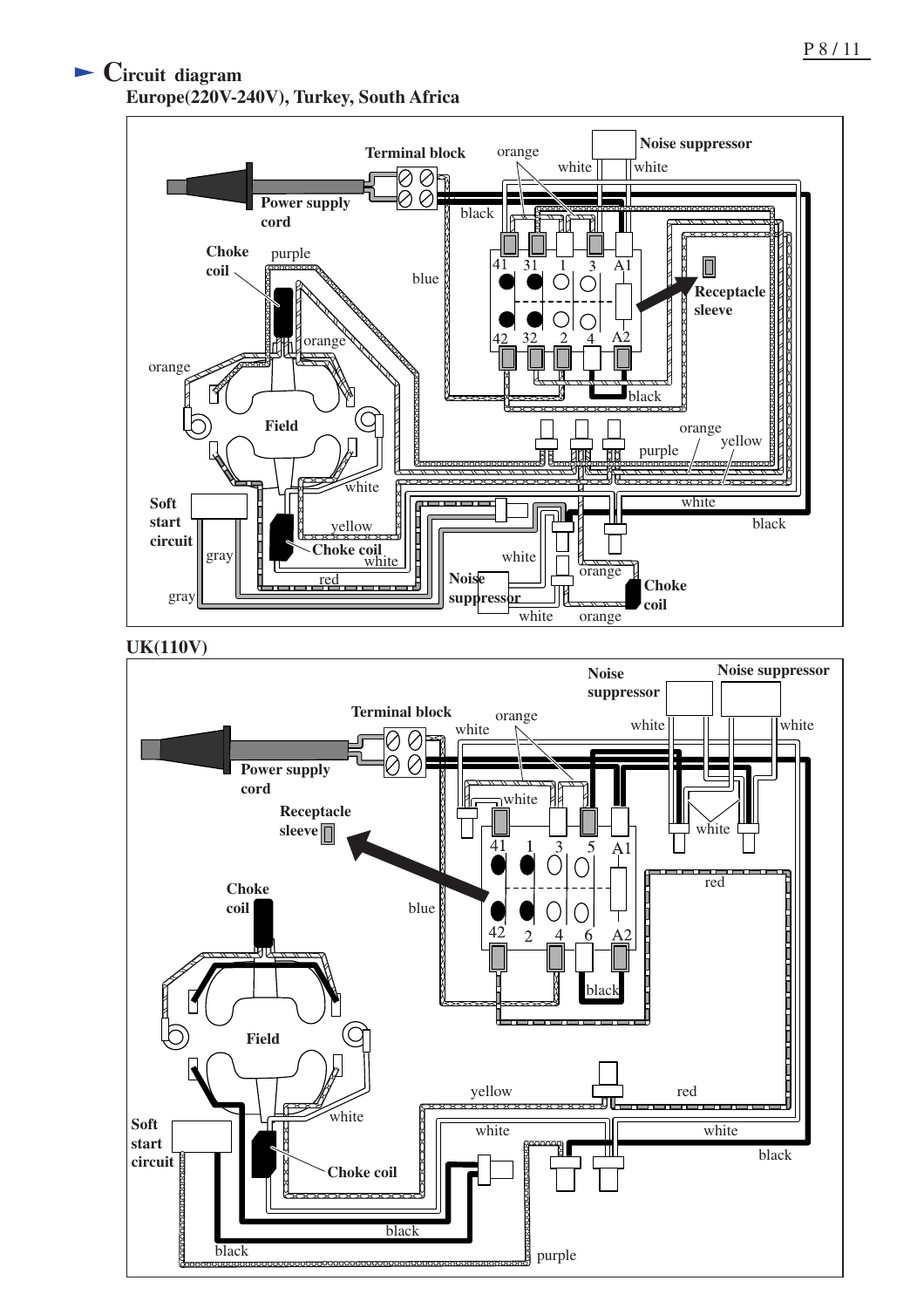# **Circuit diagram**





**220V-240V Specifications Except Europe, Turkey, South Africa, Australia and New Zealand**

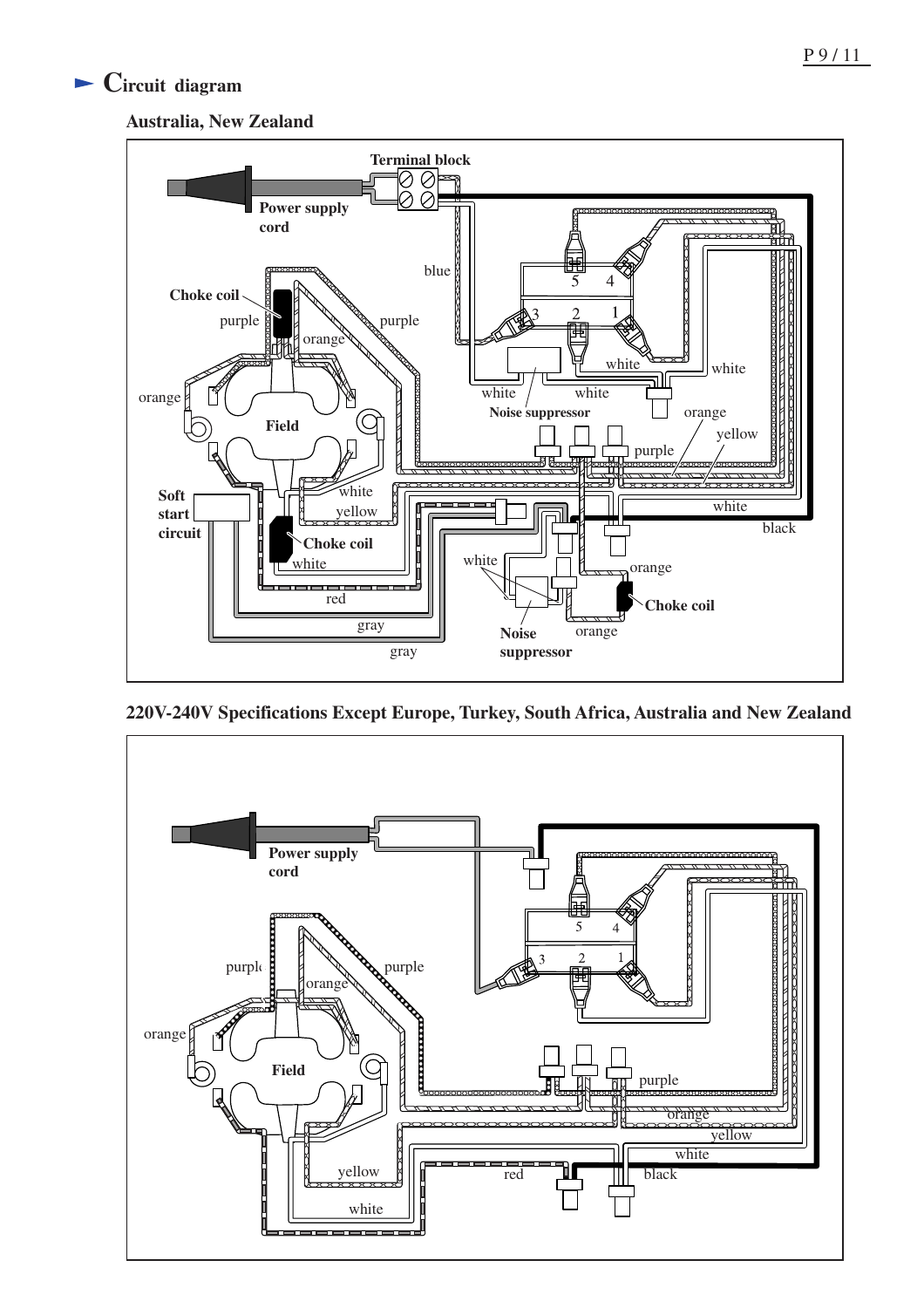# **Wiring**

Put lead wires (and Noise suppressor and Choke coil if they are used) into place as illustrated below.

### **Canada, USA, Brazil(110V), Mexico**







### **UK(110V)**